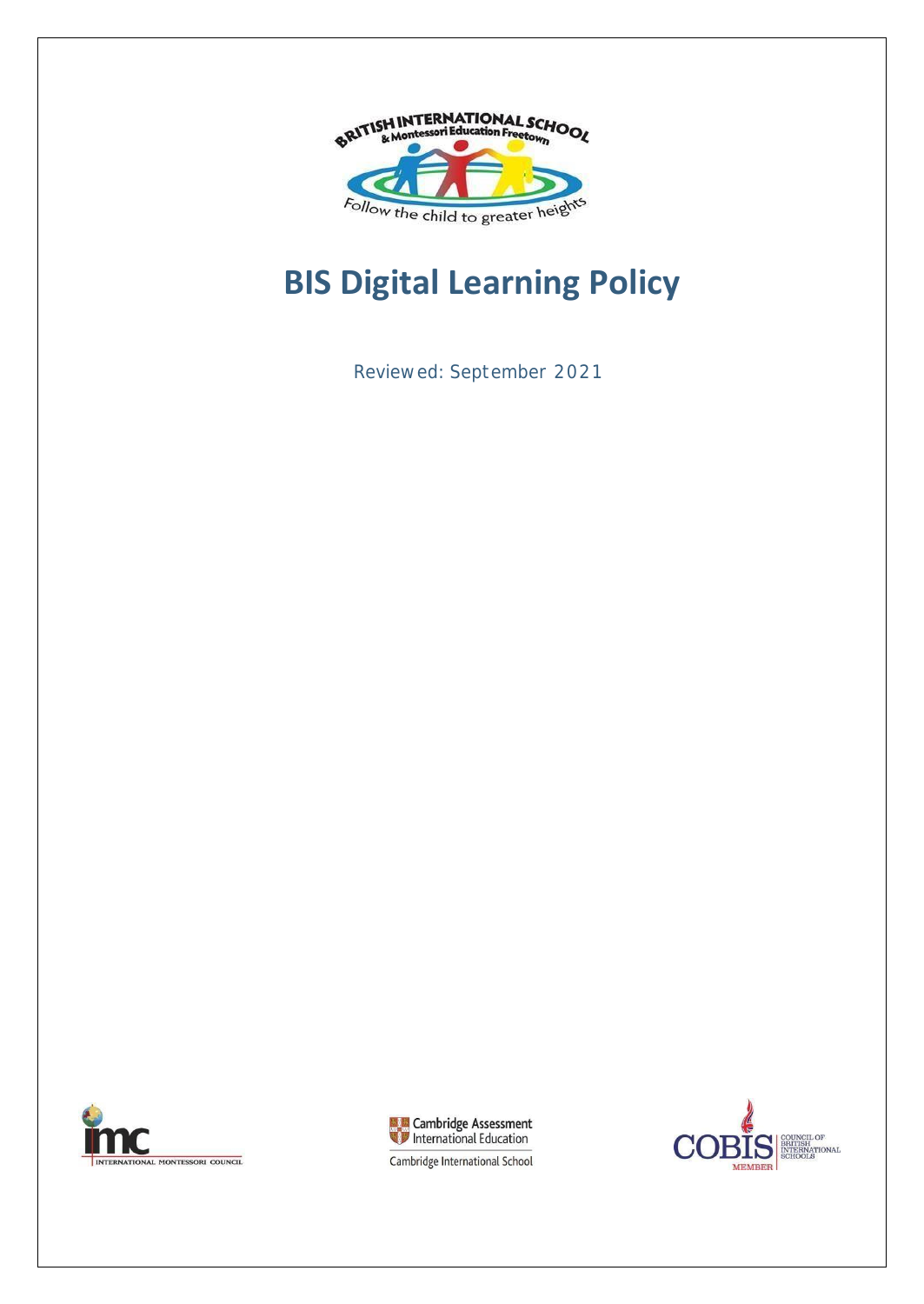# **INFORMATION COMMUNICATION TECHNOLOGY AND DIGITAL LEARNING RESOURCES POLICY**

#### INTRODUCTION AND SCOPE

The British International School and Montessori Education, Freetown aims to foster appropriate use of digital technologies and to establish attitudes and behavior that will protect the students, the school and it's I.C.T. resources, and the BIS community as a whole.

This Policy consists of two main parts:

- i. Acceptable use of Information Communications Technology (I.C.T.) at BIS: Specific rules relating to the use of the school's IT systems and resources
- ii. Guidelines for the use of digital technologies: General advice relating to the use of all digital technology, including social media, both within and outside the school environment

The technologies and resources covered include but are not restricted to:

- Shared classroom technology
- Local and wireless network resources
- Cloud based systems and resources provided by BIS
- Use of other digital resources
- Data protection and security
- Privacy and e-safety

All students and parents are expected to read the Acceptable Use Policy, below

#### Acceptable Use of I.C.T. Policy

BIS's I.C.T. resources, including Internet access, are provided primarily for educational purposes. Students are responsible for good behavior and judgement in this digital environment just as they are in the physical school environment.

Please remember that access to BIS's I.C.T. resources is a privilege, not a right, and that access requires responsibility and prior permission. Individual users of the school's resources are responsible for their behavior, actions and communications.

#### Shared Classroom Technology

The school provides a wide range of classroom technology resources including online learning programmes, laptops, workstations and mobile devices.

Students are expected to treat these resources with care and respect. Damage to any equipment should be reported, as soon as it is detected, to the class teacher.

Procedures for the loan and return of shared resources should be strictly followed.

Students must not change physical connections or alter in any way the configuration of the classroom technology, without the authorization of the I.C.T. Teacher and then only on the clear understanding that it will be returned to the original settings after use.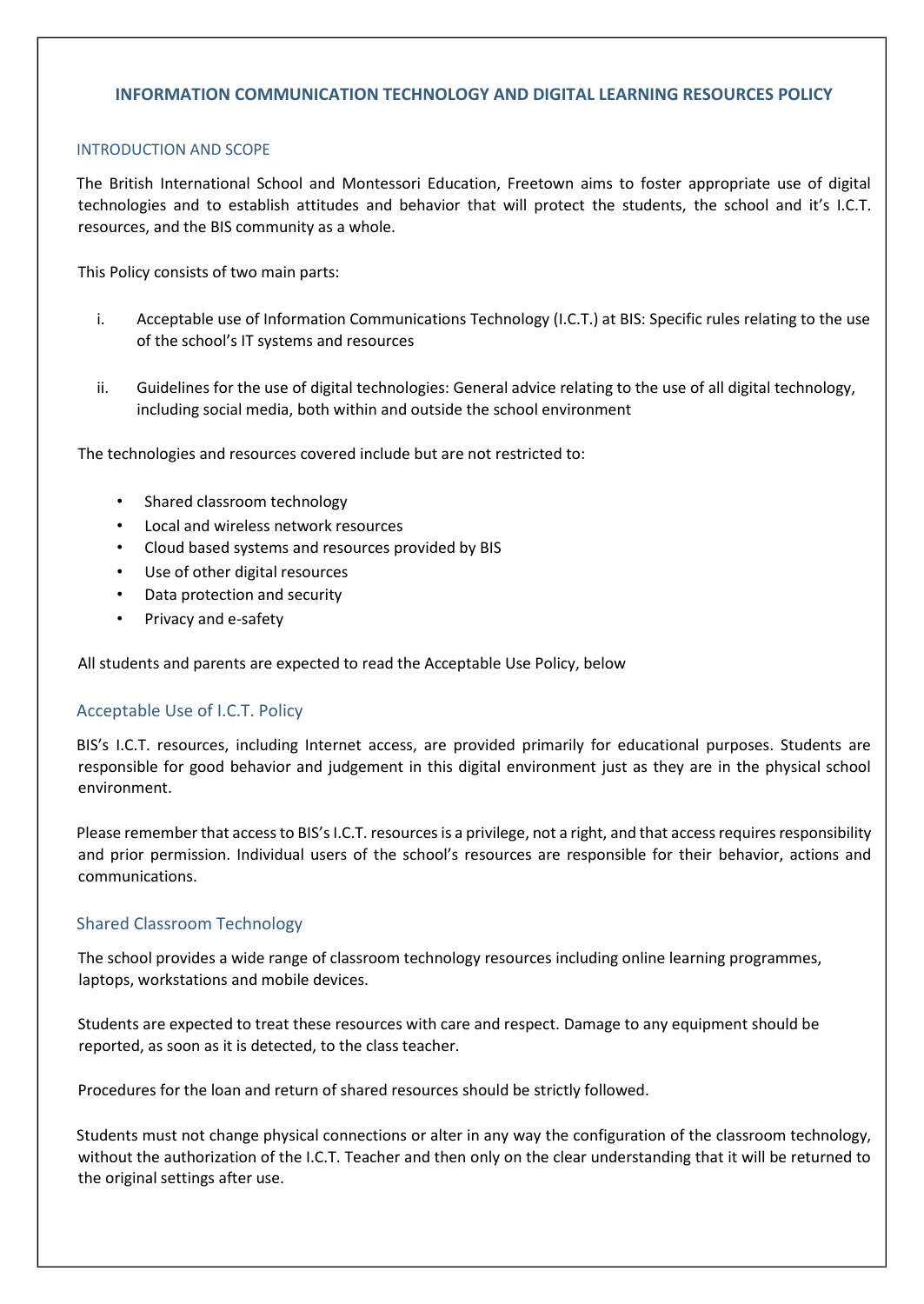## Local and Wireless Network Resources

Access to the local network and the wireless network is permitted through generic accounts held by the school staff.

In either case, accessing the network implies that students have read and understood our Acceptable Use of I.C.T. Policy.

This Policy is in place to protect our students and our network. Any attempt to bypass the access permissions set by the school to internal or external locations will be considered a serious breach of this Policy. Under no circumstances should any student install, or attempt to install, any software or change or adjust any of the security permissions for any device.

# Cloud-based Systems and Resources

BISME aims to provide a wide and constantly evolving collection of online systems and resources, many of which require users to login with personal account names and passwords.

Such account details should be carefully protected and should not be divulged to, or shared with, any other person except teachers and parents.

It is extremely important to ensure that students are properly logged out from any secure system that are accessed through a shared BIS device.

If in the event that another user has left a personal account open, students are expected to sign out of the account immediately or inform a Teacher.

Sending an inappropriate or unauthorised message from another user's account is considered a serious breach of the Acceptable Use of I.C.T. Policy.

Please do not synchronise personal data from an online system on any shared device. Should a student suspect that one or more of their personal accounts may have been compromised they must inform a Teacher immediately.

## Use of Other Digital Resources

The following points relate specifically to use of the internet and social media and are intended to cover the areas where there might be serious, and possibly legal implications for the student and/or the school.

Students should:

- Respect minimum age limits for accessing social network sites (E.G: age 13 for Facebook)
- Not intentionally access, transmit, copy, or create material that would be considered inappropriate. This includes but is not limited to, messages or materials that are pornographic, threatening, rude, discriminatory, or meant to harass
- Respect and protect the intellectual property of others. Not infringe upon copyright or intellectual property rights. This includes, but is not limited to making and/or distributing illegal copies of music, games, or movies
- Not use the resources to further any acts that are criminal
- Not to use the resources to send spam, chain letters, or other unsolicited mass mailings
- Not buy, sell, advertise, or otherwise conduct business through BIS resources or systems
- Not commit acts of plagiarism. Always give full acknowledgement of the sources for any materials or ideas submitted as course work or assignments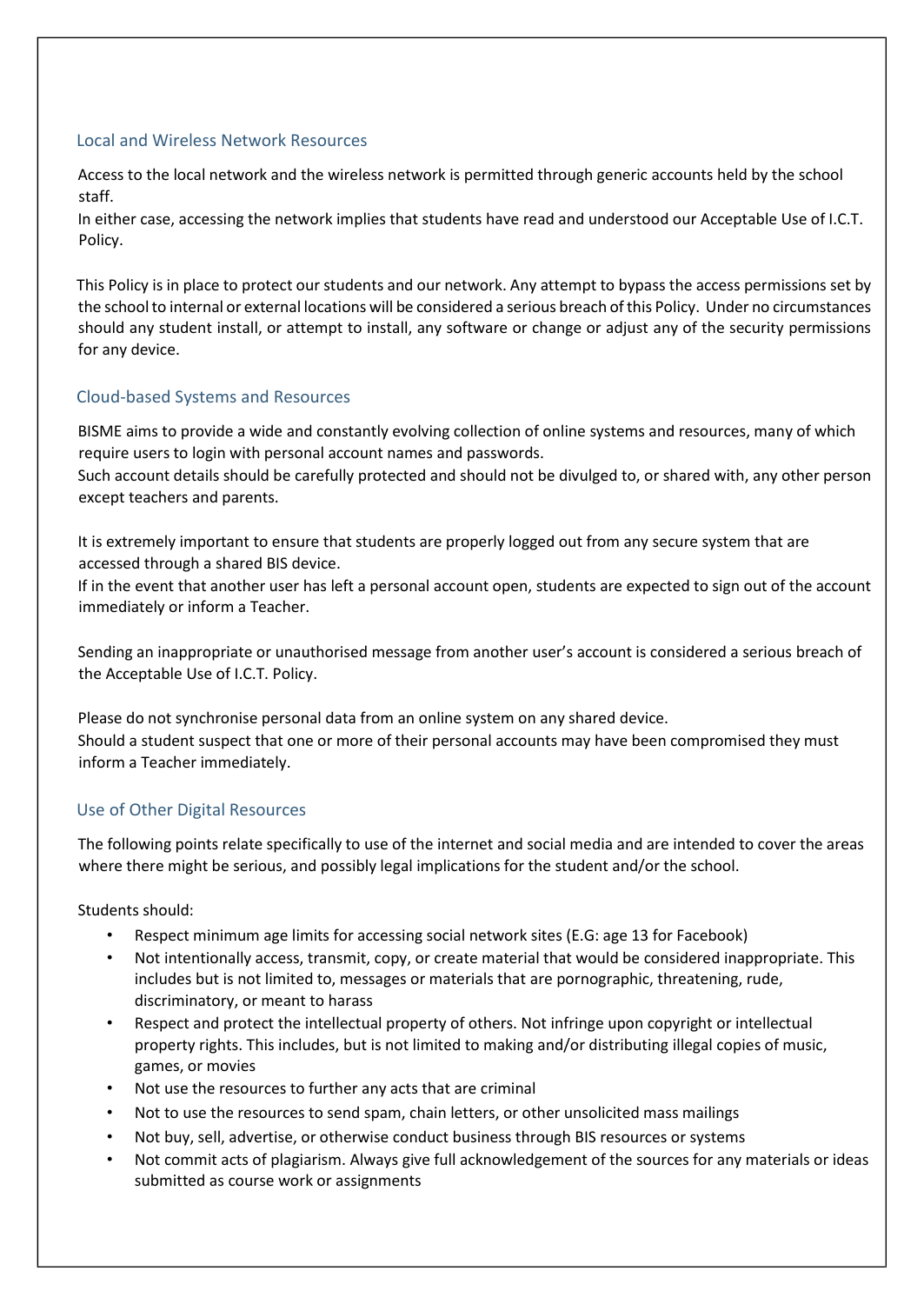## Personal Electronic Devices

Students are not permitted to bring mobile phones, tablets, laptops, music devices, electronic games or other similar devices to school unless (i) for educational purposes and (ii) with permission from a member of staff. With or without permission: BIS cannot and will not except any responsibility for any loss of, theft of and/or damage to students' personal electronic devices and/or other valuables.

# Online Learning Subscriptions

Students of almost all year groups at BIS are subscribed to a plethora of online learning and sharing platforms. At the time of compilation of this Policy these platforms include:

- IXL
- Literacy Planet
- Purple Mash
- Education City
- Gooseberry Planet
- Show My Homework

As websites specifically created for and directed towards schoolchildren, the above list conforms to the standards expected by BIS. However, parents are strongly encouraged to play a part in their child's online usage opportunities at home.

#### Data Protection

Students should:

- Use only assigned accounts to access BIS systems and/or resources
- Not attempt to view, use, or copy passwords, data, or networks to which they are not authorised
- Never attempt to install unauthorised software
- Report any suspected violations or vulnerabilities immediately to the Teacher
- Observe all network security practices, as posted
- Not delete, edit or move data or other resources that do not belong to them

#### Privacy and E-safety

These points on good e-citizenship and e-safety are listed here for emphasis.

Students should:

- Respect and protect the privacy of others. Do not post online or otherwise distribute private information about others or themselves
- Report any incident which gives them any cause to feel threatened / uncomfortable immediately

## Supervision and Monitoring of I.C.T. Resources

School and network administrators monitor the use of I.C.T. resources to help ensure that use is secure and conforms to the school's standards. BIS reserves the right to examine, use and disclose any data found on the school's networks or information systems in order to further the health, safety, welfare, discipline or security of any student or other person, or to protect property.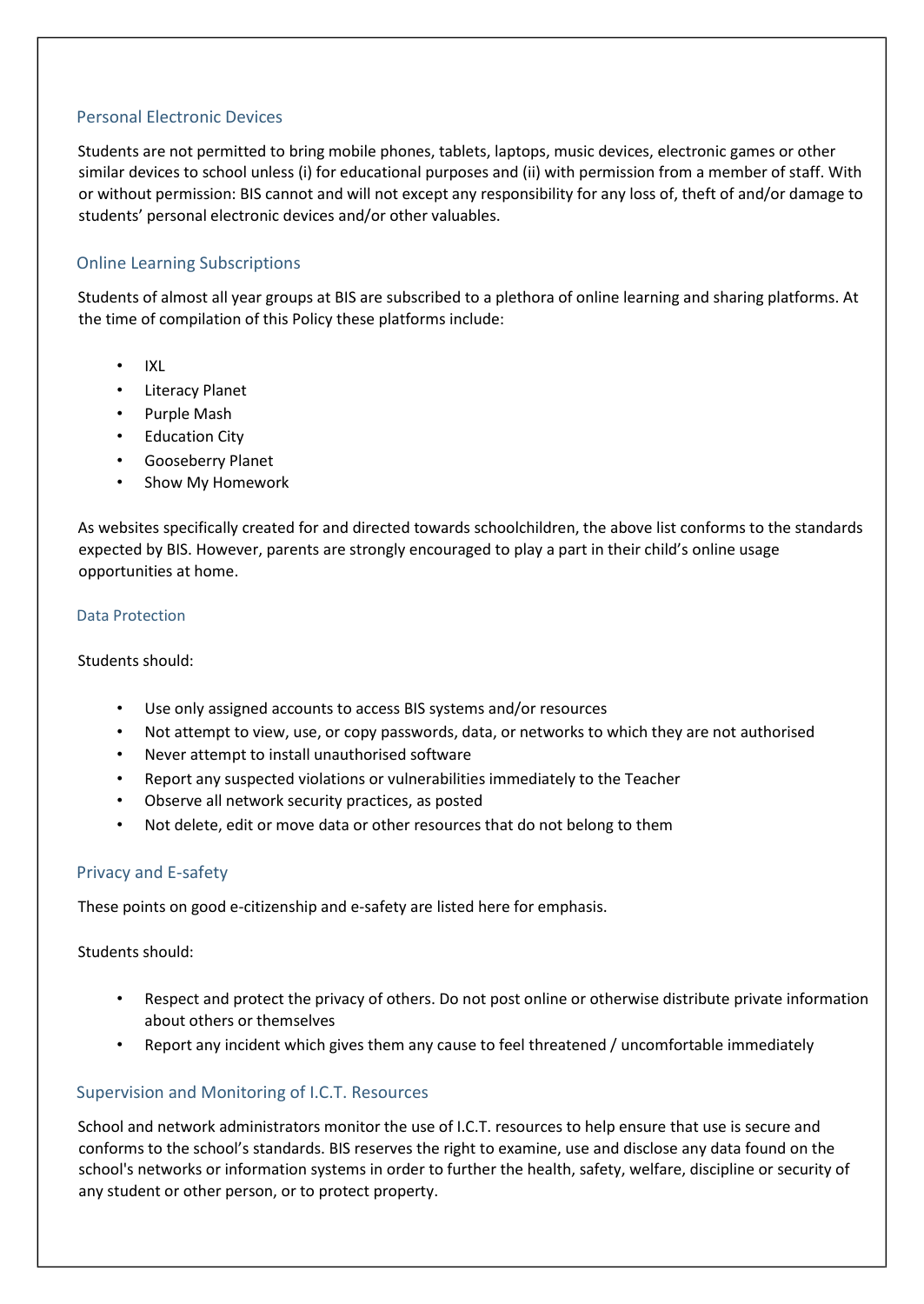BIS can and will monitor user accounts and internet access and keep logs of inappropriate activities. Please use our I.C.T. resources thoughtfully and responsibly. We may also use this information in disciplinary actions, and will, where appropriate, furnish evidence of crime to law enforcement agencies in line with Sierra Leone and international law.

# Consequences for Violation

Violations of any of these rules and expectations may result in disciplinary action, including the loss of a student's privileges to use the school's I.C.T. resources, suspension and / or expulsion.

# Guidelines for Use of Digital Technologies

New digital technologies mean that access to I.C.T. resources at BIS extends beyond the physical boundaries of the school and that the distinctions between school and home are not as clear cut as they once were. Please read carefully the following guidelines and notes on the use of digital technologies as they apply to Employees, students, parents and the wider BIS community (known hereon in as the 'BIS Community'):

# 1. Classroom Use of Social Media

The BIS Community is expected to refrain from accessing social network sites during school hours unless expressly asked to do so as part of a class activity. Employees are required to limit class activities to approved online tools.

# 2. Classroom Use of Other Public Online Applications

Where online tools are used to share information with students or about the class or school, appropriate care must be taken regarding content and security. Specifically, no photos should include names of the children in the photos and no student / parent names or contact details should be displayed.

## 3. Contributions to Social Media and Online Forums

When posting messages to BIS social media forums or blogs, the BIS Community should use appropriate etiquette and avoid posts or responses that could be misinterpreted, upset or offend any persons.

# 4. Social Media Relationships with Students, Alumni and Parents

Employees are instructed not to initiate or accept social media 'friend requests' from current students (of any age) or former students under the age of 18.

Employees and parents of current / prospective students are discouraged from "friending" each other due to the inherent conflicts of interest that may arise.

## 5. Social Networking Sites

Social networking sites usually have a minimum age for membership. Employees who see children under this age using these sites are asked to report the incident to the School Leadership Team.

## 6. Privacy Settings

On most sites, privacy settings can be changed at any time to limit searchability and access to profiles. Students and Employees should be prudent in allowing access to their online content, consistent with other requirements of this Policy.

## 7. Use of BIS Email Accounts